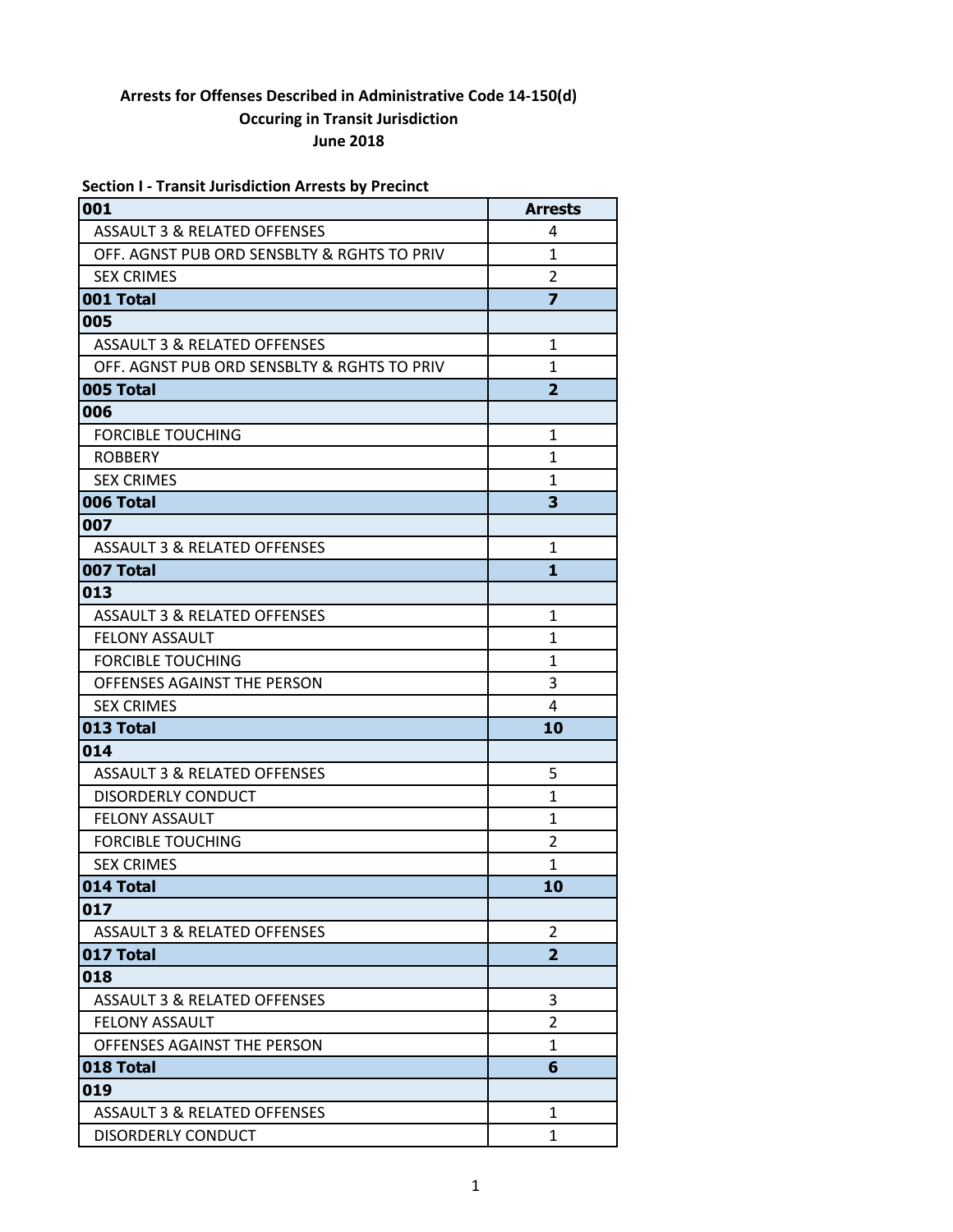| 019 Total                               | $\overline{2}$ |
|-----------------------------------------|----------------|
| 020                                     |                |
| <b>ASSAULT 3 &amp; RELATED OFFENSES</b> | 2              |
| <b>SEX CRIMES</b>                       | $\mathbf{1}$   |
| 020 Total                               | 3              |
| 024                                     |                |
| <b>SEX CRIMES</b>                       | 1              |
| 024 Total                               | $\mathbf{1}$   |
| 025                                     |                |
| <b>ASSAULT 3 &amp; RELATED OFFENSES</b> | 4              |
| <b>FELONY ASSAULT</b>                   | 2              |
| <b>SEX CRIMES</b>                       | $\overline{2}$ |
| 025 Total                               | 8              |
| 026                                     |                |
| <b>SEX CRIMES</b>                       | $\mathbf{1}$   |
| 026 Total                               | 1              |
| 028                                     |                |
| <b>ASSAULT 3 &amp; RELATED OFFENSES</b> | $\mathbf{1}$   |
| <b>SEX CRIMES</b>                       | 1              |
| 028 Total                               | $\overline{2}$ |
| 030                                     |                |
| <b>SEX CRIMES</b>                       | 1              |
| 030 Total                               | $\mathbf{1}$   |
| 033                                     |                |
| <b>ASSAULT 3 &amp; RELATED OFFENSES</b> | 2              |
| 033 Total                               | $\overline{2}$ |
| 040                                     |                |
| <b>FELONY ASSAULT</b>                   | 1              |
| 040 Total                               | 1              |
| 044                                     |                |
| ASSAULT 3 & RELATED OFFENSES            | 1              |
| 044 Total                               | 1              |
| 047                                     |                |
| <b>ASSAULT 3 &amp; RELATED OFFENSES</b> | 1              |
| 047 Total                               | 1              |
| 048                                     |                |
| <b>FELONY ASSAULT</b>                   | $\overline{2}$ |
| 048 Total                               | $\overline{2}$ |
| 060                                     |                |
| <b>ASSAULT 3 &amp; RELATED OFFENSES</b> | $\mathbf{1}$   |
| 060 Total                               | 1              |
| 061                                     |                |
| <b>ASSAULT 3 &amp; RELATED OFFENSES</b> | $\mathbf{1}$   |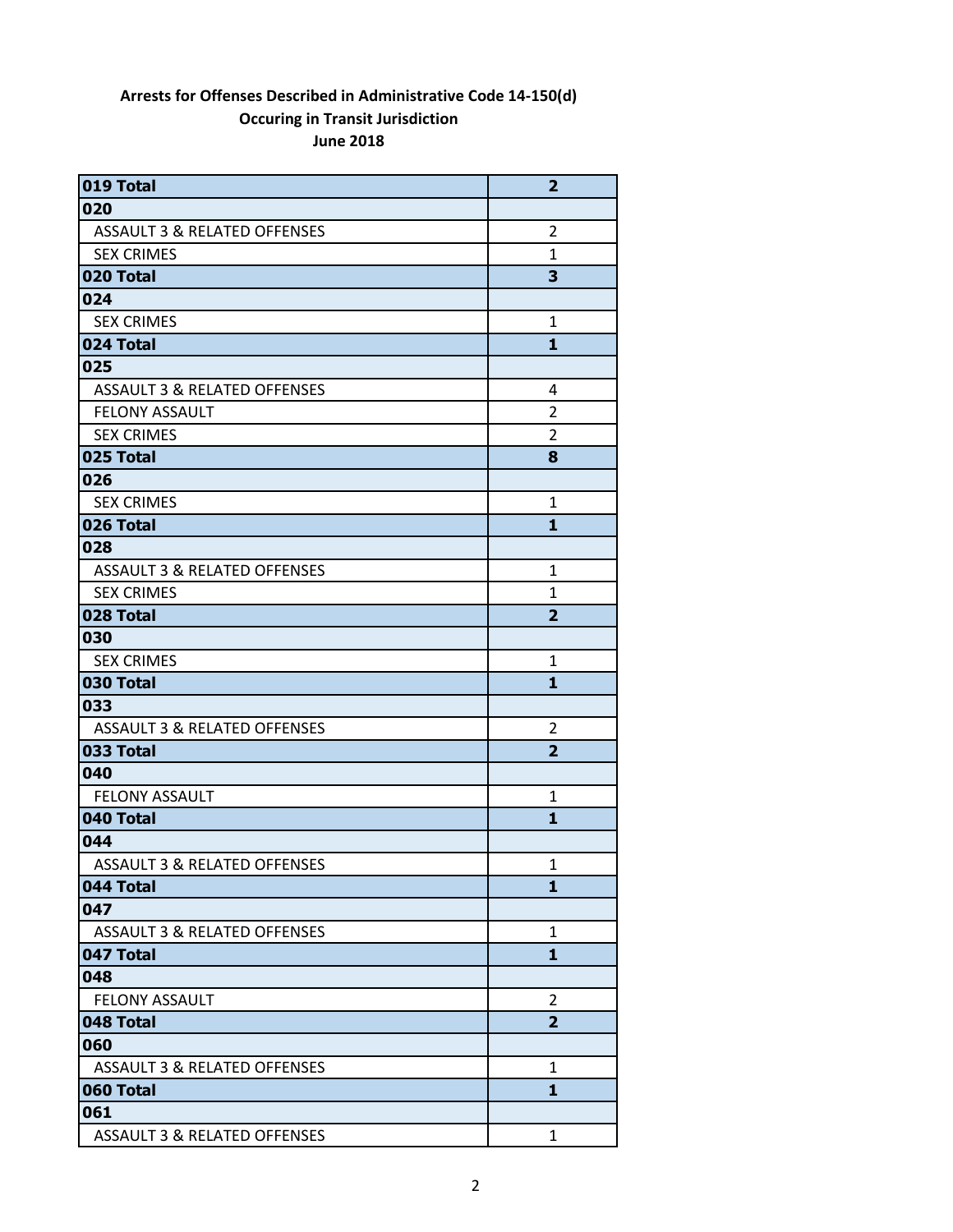| 061 Total                                   | 1              |
|---------------------------------------------|----------------|
| 071                                         |                |
| ASSAULT 3 & RELATED OFFENSES                | 1              |
| 071 Total                                   | 1              |
| 072                                         |                |
| ASSAULT 3 & RELATED OFFENSES                | 1              |
| 072 Total                                   | 1              |
| 073                                         |                |
| <b>ASSAULT 3 &amp; RELATED OFFENSES</b>     | 2              |
| 073 Total                                   | $\overline{2}$ |
| 075                                         |                |
| ASSAULT 3 & RELATED OFFENSES                | 2              |
| 075 Total                                   | $\overline{2}$ |
| 077                                         |                |
| ASSAULT 3 & RELATED OFFENSES                | 2              |
| 077 Total                                   | $\overline{2}$ |
| 079                                         |                |
| OFFENSES AGAINST THE PERSON                 | 3              |
| 079 Total                                   | 3              |
| 083                                         |                |
| <b>ASSAULT 3 &amp; RELATED OFFENSES</b>     | 3              |
| 083 Total                                   | 3              |
| 084                                         |                |
| ASSAULT 3 & RELATED OFFENSES                | 7              |
| <b>FELONY ASSAULT</b>                       | 2              |
| OFF. AGNST PUB ORD SENSBLTY & RGHTS TO PRIV | $\mathbf{1}$   |
| OFFENSES AGAINST THE PERSON                 | 2              |
| 084 Total                                   | 12             |
| 088                                         |                |
| <b>FELONY ASSAULT</b>                       | 1              |
| 088 Total                                   | 1              |
| 094                                         |                |
| ASSAULT 3 & RELATED OFFENSES                | 1              |
| 094 Total                                   | $\mathbf{1}$   |
| 100                                         |                |
| ASSAULT 3 & RELATED OFFENSES                | 1              |
| 100 Total                                   | 1              |
| 103                                         |                |
| OFFENSES AGAINST THE PERSON                 | 1              |
| 103 Total                                   | 1              |
| 107                                         |                |
| OFF. AGNST PUB ORD SENSBLTY & RGHTS TO PRIV | 1              |
| 107 Total                                   | $\mathbf{1}$   |